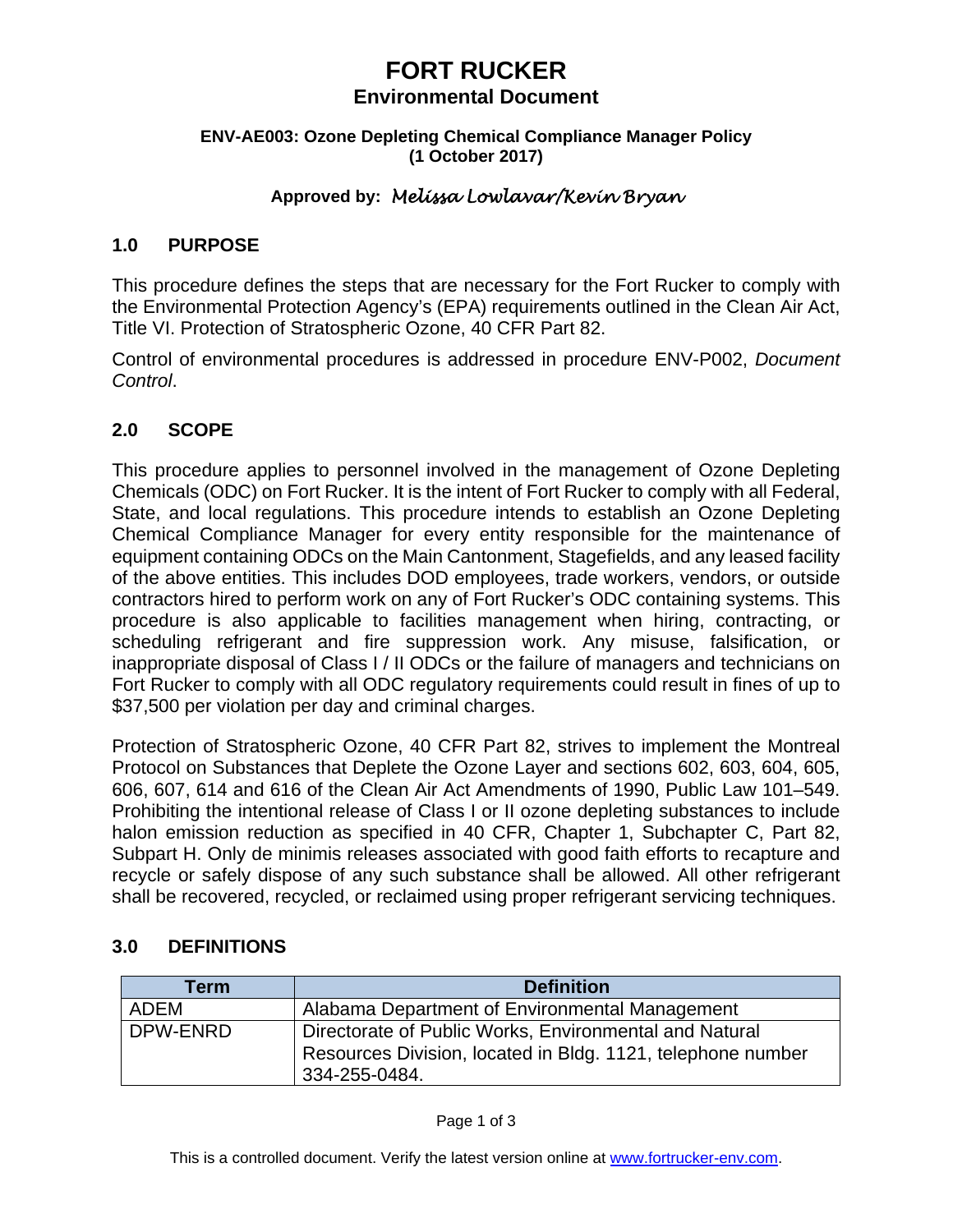# **FORT RUCKER Environmental Document**

#### **ENV-AE003: Ozone Depleting Chemical Compliance Manager Policy (1 October 2017)**

| Term       | <b>Definition</b>                           |
|------------|---------------------------------------------|
| EPA        | <b>Environmental Protection Agency</b>      |
| <b>ODC</b> | Ozone Depleting Chemical                    |
| ODCCM      | Ozone Depleting Chemical Compliance Manager |

#### **4.0 RESPONSIBILITIES**

#### **4.1 DPW-ENRD - Air Quality Manager**

4.1.1 Development of the written refrigerant compliance policy document.

Assist in conducting periodic program audits to monitor compliance while advising the Ozone Depleting Chemical Compliance Manager (ODCCM) in matters related to regulatory compliance.

4.1.2 Ensure all maintenance providers have an ODCCM.

Maintain and update facilities ODCCM contact database, assist ODCCM in updating forms and/or logs to accomplish recordkeeping requirements.

4.1.3 Responsible for issuing, revising, and maintaining this SOP.

Assume the responsibility as Fort Rucker's regulatory representative to ADEM and EPA for this program while conducting periodic program assistance visits to monitor compliance.

4.1.4 Make recommendations for the Installation, Replacement or Removal of ODC containing equipment through the NEPA process.

Recommendations shall be made in accordance with the Army's Ozone Depleting Chemical Elimination Program and Public Law 101-549.

#### **4.2 Ozone Depleting Chemical Compliance Manager**

4.2.1 Ensure environmental recommendations are followed in preparation to install, replace, or remove equipment containing ODCs at facilities on Fort Rucker.

Be familiar with and understand the current regulations pertaining to the handling, control, and proper disposal of ozone depleting substances.

4.2.2 Assimilate the refrigerant inventory training into the regulatory/ recordkeeping requirements for all ozone depleting chemicals.

Coordinate on-going training for employees involved in repair, recovery, or recycling of refrigerant including identification of regulatory or Army policy changes.